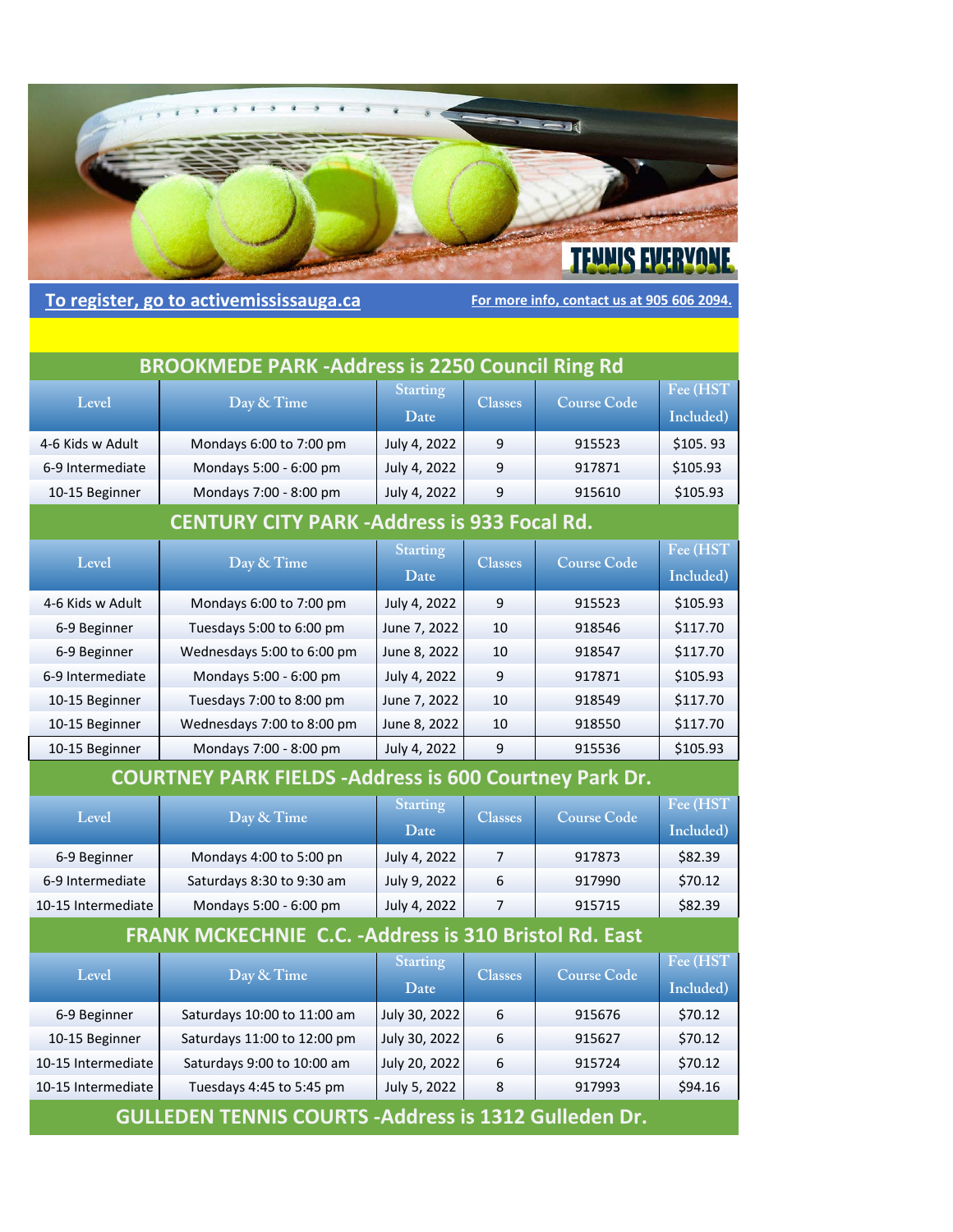| Level                                                 | Day & Time                 | <b>Starting</b> | <b>Classes</b> | <b>Course Code</b> | Fee (HST  |
|-------------------------------------------------------|----------------------------|-----------------|----------------|--------------------|-----------|
|                                                       |                            | Date            |                |                    | Included) |
| 6-9 Beginner                                          | Thursdays 5:00 to 6:00 pm  | 2022-06-30      | 9              | 915694             | \$105.93  |
| 10-15 Intermediate                                    | Fridays 7:00 to 8:00 pm    | 2022-06-30      | 9              | 918211             | \$105.93  |
| MISSISSAUGA VALLEYS CC -1275 Mississauga Valley Blvd. |                            |                 |                |                    |           |
| Level                                                 |                            | <b>Starting</b> | <b>Classes</b> | <b>Course Code</b> | Fee (HST) |
|                                                       | Day & Time                 | Date            |                |                    | Included) |
| 4-6 Tennis w Adult                                    | Tuesdays 5:00 to 6:00 pm   | June 28,2022    | 10             | 918229             | \$117.70  |
| 6-9 Beginner                                          | Mondays 5:00 to 6:00 pm    | July 7, 2022    | 7              | 915707             | \$82.39   |
| 6-9 Beginner                                          | Mondays 6:00 to 7:00 pm    | July 7, 2022    | 7              | 915708             | \$82.39   |
| 6-9 Beginner                                          | Wednesdays 6:00 to 7:00 pm | June 29,2022    | 9              | 915682             | \$105.93  |
| 6-9 Beginner                                          | Thursdays 5:00 to 6:00 pm  | July 7, 2022    | 8              | 915709             | \$94.16   |
| 6-9 Beginner                                          | Fridays 6:00 to 7:00 pm    | July 22, 2022   | 6              | 915706             | \$70.12   |
| 6-9 Intermediate                                      | Tuesdays 5:00 to 6:00 pm   | June 28,2022    | 10             | 918227             | \$117.70  |
| 10-15 Beginner                                        | Mondays 7:00 - 8:00 pm     | July 22, 2022   | 7              | 915645             | \$82.39   |
| 10-15 Beginner                                        | Wednesdays 5:00 to 6:00 pm | June 29,2022    | 9              | 915559             | \$105.93  |
| 10-15 Beginner                                        | Thursdays 5:00 to 6:00 pm  | July 7, 2022    | 8              | 915646             | \$94.16   |
| 10-15 Beginner                                        | Fridays 7:00 to 8:00 pm    | July 22, 2022   | 6              | 915644             | \$70.16   |
| 10-15 Intermediate                                    | Mondays 8:00 to 9:00 pm    | July 11, 2022   | 7              | 923858             | \$82.39   |
| 10-15 Intermediate                                    | Tuesdays 7:00 to 8:00 pm   | June 28,2022    | 10             | 918713             | \$117.70  |
|                                                       |                            |                 |                |                    |           |

## **LISGAR PARK ‐Address is 3805 Doug Levens Blvd.**

| Level              | Day & Time                 | <b>Starting</b><br>Date | <b>Classes</b> | <b>Course Code</b> | Fee (HST)<br>Included) |
|--------------------|----------------------------|-------------------------|----------------|--------------------|------------------------|
| 6-9 Beginner       | Wednesdays 5:00 to 6:00 pm | July 13, 2022           | 7              | 915621             | \$82.39                |
| 6-9 Beginner       | Fridays 4:00 to 5:00 pm    | July 15, 2022           | 7              | 915699             | \$82.39                |
| 10-15 Beginner     | Wednesdays 4:00 to 5:00 pm | July 13, 2022           | 7              | 915648             | \$82.39                |
| 10-15 Beginner     | Fridays 5:00 to 6:00 pm    | July 15, 2022           | 7              | 915621             | \$82.39                |
|                    |                            |                         | 7              |                    |                        |
| 10-15 Intermediate | Wednesdays 6:00 to 7:00 pm | July 13, 2022           |                | 915712             | \$82.39                |
| 10-15 Intermediate | Fridays 7:00 to 8:00 pm    | July 15, 2022           | 6              | 915725             | \$70.12                |

## **PORT CREDIT SECONDARY SCHOOL ‐Address is 70 Mineola Rd. East**

| Level                                     | Day & Time                  | <b>Starting</b><br>Date | <b>Classes</b> | <b>Course Code</b> | Fee (HST<br>Included) |  |
|-------------------------------------------|-----------------------------|-------------------------|----------------|--------------------|-----------------------|--|
| 6-9 Beginner                              | Wednesdays 4:45 to 5:45 pm  | June 29,2022            | 9              | 915684             | \$105.93              |  |
| 6-9 Beginner                              | Saturdays 10:00 to 11:00 am | July 9, 2022            | 8              | 915681             | \$94.16               |  |
| 10-15 Beginner                            | Wednesdays 5:45 to 6:45 pm  | June 29,2022            | 9              | 915633             | \$105.93              |  |
| 10-15 Beginner                            | Saturdays 11:00 to 12:00 pm | July 9, 2022            | 8              | 915631             | \$94.16               |  |
| 10-15 Intermediate                        | Wednesdays 6:45 to 7:45 pm  | June 29,2022            | 9              | 915732             | \$105.93              |  |
| 10-15 Intermediate                        | Saturdays 12:00 to 1:00 pm  | July 9, 2022            | 8              | 915727             | \$94.16               |  |
| <b>RIVER GROVE C.C. -5800 River Grove</b> |                             |                         |                |                    |                       |  |
| Level                                     | Day & Time                  | <b>Starting</b>         | <b>Classes</b> | <b>Course Code</b> | Fee (HST              |  |
|                                           |                             | Date                    |                |                    | Included)             |  |